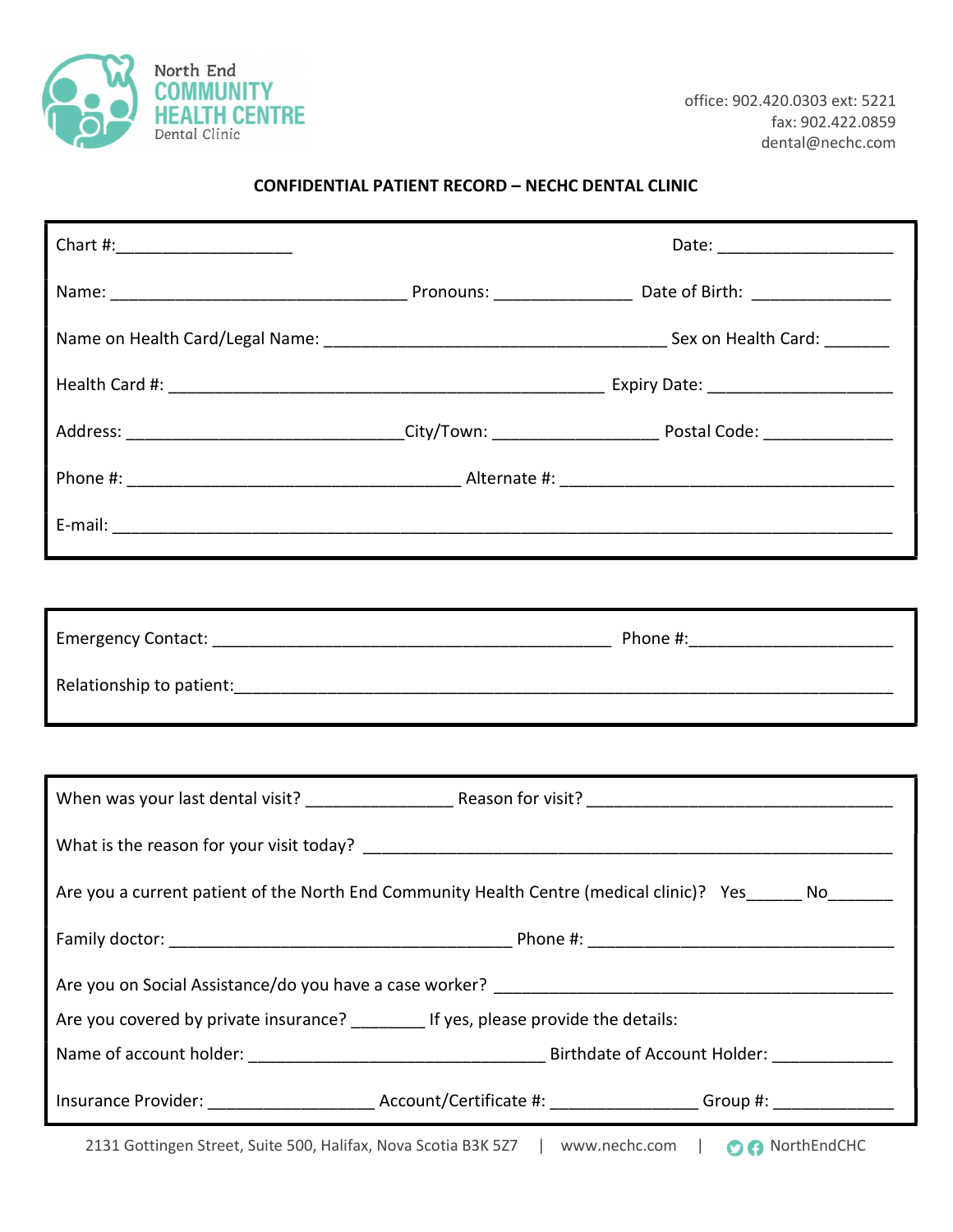## Medical History

| ப       | Chest Pain/Angina            | □            | <b>Rheumatic Fever</b>         | $\Box$  | Pacemaker                  | $\Box$ | <b>Steroid Therapy</b> |
|---------|------------------------------|--------------|--------------------------------|---------|----------------------------|--------|------------------------|
| ப       | Osteoporosis                 | $\mathbf{L}$ | <b>Seizures</b>                | $\Box$  | <b>Heart Attack</b>        | $\Box$ | AIDS / HIV             |
| ⊔       | Lung Disease                 | $\Box$       | Diabetes Type 1/2              | $\Box$  | <b>Kidney Disease</b>      | $\Box$ | Stroke                 |
| $\perp$ | <b>Heart Murmur</b>          | П            | <b>Tuberculosis</b>            | $\perp$ | <b>Stomach Ulcers</b>      | ப      | <b>Thyroid Disease</b> |
| ΙI      | Shortness of Breath          | $\perp$      | Cancer                         | $\Box$  | Arthritis                  | L      | Asthma                 |
| ப       | Sleep Apnea                  | $\Box$       | <b>Acid Reflux</b>             | $\Box$  | <b>Eating Disorder</b>     | $\Box$ | <b>Bleeding Issues</b> |
| ப       | <b>Mitral Valve Prolapse</b> | □            | Prosthetic/Artificial<br>Joint | □       | Drug/Alcohol<br>Dependence | П      | <b>Blood Pressure</b>  |
| ΙI      | Neurological Disorder        | $\Box$       | Mental Health Disorder         | $\Box$  | Other                      |        |                        |

Do you have, or have you ever had, any of the following? Please check all that apply:

Please provide additional information as needed:

Are you taking any medications, non-prescription drugs, or herbal supplements of any kind? If yes, please list:

\_\_\_\_\_\_\_\_\_\_\_\_\_\_\_\_\_\_\_\_\_\_\_\_\_\_\_\_\_\_\_\_\_\_\_\_\_\_\_\_\_\_\_\_\_\_\_\_\_\_\_\_\_\_\_\_\_\_\_\_\_\_\_\_\_\_\_\_\_\_\_\_\_\_\_\_\_\_\_\_\_\_\_\_\_\_\_\_\_\_

\_\_\_\_\_\_\_\_\_\_\_\_\_\_\_\_\_\_\_\_\_\_\_\_\_\_\_\_\_\_\_\_\_\_\_\_\_\_\_\_\_\_\_\_\_\_\_\_\_\_\_\_\_\_\_\_\_\_\_\_\_\_\_\_\_\_\_\_\_\_\_\_\_\_\_\_\_\_\_\_\_\_\_\_\_\_\_\_\_\_

\_\_\_\_\_\_\_\_\_\_\_\_\_\_\_\_\_\_\_\_\_\_\_\_\_\_\_\_\_\_\_\_\_\_\_\_\_\_\_\_\_\_\_\_\_\_\_\_\_\_\_\_\_\_\_\_\_\_\_\_\_\_\_\_\_\_\_\_\_\_\_\_\_\_\_\_\_\_\_\_\_\_\_\_\_\_\_\_\_\_

\_\_\_\_\_\_\_\_\_\_\_\_\_\_\_\_\_\_\_\_\_\_\_\_\_\_\_\_\_\_\_\_\_\_\_\_\_\_\_\_\_\_\_\_\_\_\_\_\_\_\_\_\_\_\_\_\_\_\_\_\_\_\_\_\_\_\_\_\_\_\_\_\_\_\_\_\_\_\_\_\_\_\_\_\_\_\_\_\_\_

\_\_\_\_\_\_\_\_\_\_\_\_\_\_\_\_\_\_\_\_\_\_\_\_\_\_\_\_\_\_\_\_\_\_\_\_\_\_\_\_\_\_\_\_\_\_\_\_\_\_\_\_\_\_\_\_\_\_\_\_\_\_\_\_\_\_\_\_\_\_\_\_\_\_\_\_\_\_\_\_\_\_\_\_\_\_\_\_\_\_

\_\_\_\_\_\_\_\_\_\_\_\_\_\_\_\_\_\_\_\_\_\_\_\_\_\_\_\_\_\_\_\_\_\_\_\_\_\_\_\_\_\_\_\_\_\_\_\_\_\_\_\_\_\_\_\_\_\_\_\_\_\_\_\_\_\_\_\_\_\_\_\_\_\_\_\_\_\_\_\_\_\_\_\_\_\_\_\_\_\_

\_\_\_\_\_\_\_\_\_\_\_\_\_\_\_\_\_\_\_\_\_\_\_\_\_\_\_\_\_\_\_\_\_\_\_\_\_\_\_\_\_\_\_\_\_\_\_\_\_\_\_\_\_\_\_\_\_\_\_\_\_\_\_\_\_\_\_\_\_\_\_\_\_\_\_\_\_\_\_\_\_\_\_\_\_\_\_\_\_\_

\_\_\_\_\_\_\_\_\_\_\_\_\_\_\_\_\_\_\_\_\_\_\_\_\_\_\_\_\_\_\_\_\_\_\_\_\_\_\_\_\_\_\_\_\_\_\_\_\_\_\_\_\_\_\_\_\_\_\_\_\_\_\_\_\_\_\_\_\_\_\_\_\_\_\_\_\_\_\_\_\_\_\_\_\_\_\_\_\_\_

Do you have any allergies? If yes, please list: \_\_\_\_\_\_\_\_\_\_\_\_\_\_\_\_\_\_\_\_\_\_\_\_\_\_\_\_\_\_\_\_\_\_\_\_\_\_\_\_\_\_\_\_\_\_\_\_\_\_\_\_\_

Are you being treated for a medical condition, or have you been treated within the past year? If yes, please explain: \_\_\_\_\_\_\_\_\_\_\_\_\_\_\_\_\_\_\_\_\_\_\_\_\_\_\_\_\_\_\_\_\_\_\_\_\_\_\_\_\_\_\_\_\_\_\_\_\_\_\_\_\_\_\_\_\_\_\_\_\_\_\_\_\_\_\_\_\_\_\_\_\_\_\_\_\_\_\_\_\_\_\_

Is there any family history of diseases or medical issues? If yes, please explain:

Do you have, or have you ever had issues with your heart or blood pressure? If yes, please explain:

Have you ever had hepatitis, jaundice or liver disease? If yes, please explain: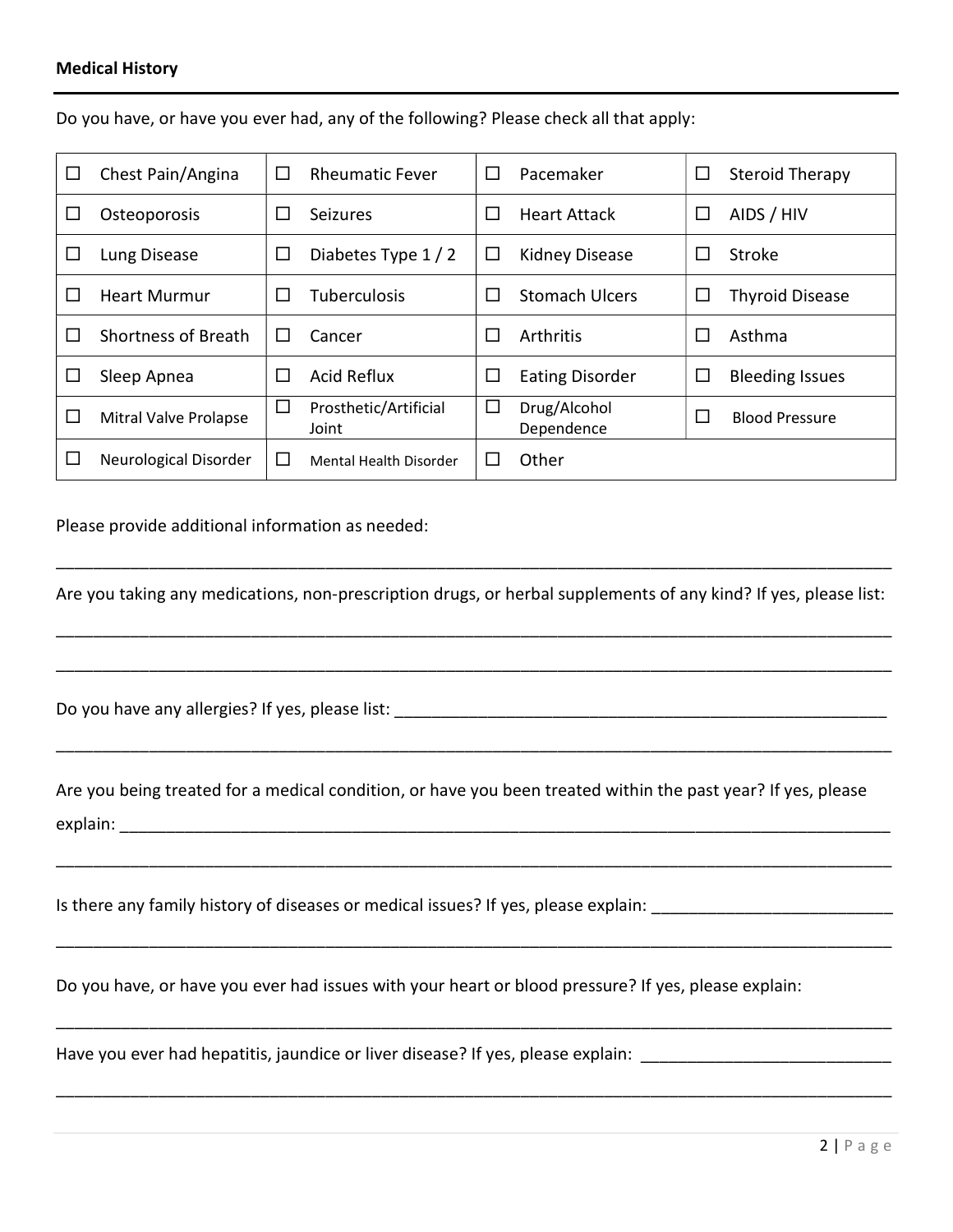Do you have any conditions or are undergoing any therapies that could affect your immune system, such as radiotherapy, chemotherapy, etc.? If yes, please explain:

\_\_\_\_\_\_\_\_\_\_\_\_\_\_\_\_\_\_\_\_\_\_\_\_\_\_\_\_\_\_\_\_\_\_\_\_\_\_\_\_\_\_\_\_\_\_\_\_\_\_\_\_\_\_\_\_\_\_\_\_\_\_\_\_\_\_\_\_\_\_\_\_\_\_\_\_\_\_\_\_\_\_\_\_\_\_\_\_\_\_

| Do you use any recreational drugs, such as cocaine, ecstasy, heroin, opioids, etc.? If yes, please list:                                     |             |                     |                  |              |
|----------------------------------------------------------------------------------------------------------------------------------------------|-------------|---------------------|------------------|--------------|
| What is your level of alcohol consumption?                                                                                                   | $\Box$ None | $\Box$ Infrequently | $\square$ Weekly | $\Box$ Daily |
| Do you use tobacco products? $\Box$ Yes $\Box$ No                                                                                            |             |                     |                  |              |
| Are you currently breast feeding or pregnant? If pregnant, how many weeks?<br>Are you generally nervous or uncomfortable with dental visits? |             |                     |                  |              |

## CONSENT & WAIVER

I hereby give consent to the North End Community Health Centre and Dalhousie Faculty of Dentistry to provide dental treatment.

I understand that treatment is to be performed by licenced practitioners or students under the direct supervision of licenced practitioners.

Information is used in compliance with all applicable federal and provincial privacy legislation, the Nova Scotia Dental Board, College of Dental Hygienists of Nova Scotia and the regulations of Dalhousie University to provide optimal dental care to our patients.

I consent to the use of records which may identify me through the use of photographs or other records that may identify me that have been taken as part of my treatment for continuing education purposes or publication outside of the confines of NECHC for grants and outside donations for the clinic. The purposes include providing these records to individuals who are not involved in my treatment in any way, including during seminars and lectures which involve dental professionals and students who may not be affiliated with NECHC or Dalhousie. This will not happen without prior knowledge

I acknowledge that the North End Community Health Centre Dental Clinic Clinical Primary Care Manager has the authority to discontinue treatment if it has been deemed to be in the best interest of the parties involved, or any reasons deemed necessary. No guarantees or assurances of successful treatment can be made. I understand that the Faculty will make every effort to provide the highest quality of care but there is a risk of failure. I release NECHC and /or Dalhousie University from any legal claims for injury, damage or losses suffered while a patient at the North End Community Health Centre Dental Clinic.

## All information given is true and accurate to the best of my knowledge.

\_\_\_\_\_\_\_\_\_\_\_\_\_\_\_\_\_\_\_\_\_\_\_\_ \_\_\_\_\_\_\_\_\_\_\_\_\_\_\_\_\_\_\_\_\_\_\_\_\_\_\_

\_\_\_\_\_\_\_\_\_\_\_\_\_\_\_\_\_\_\_\_\_\_\_\_ \_\_\_\_\_\_\_\_\_\_\_\_\_\_\_\_\_\_\_\_\_\_\_\_\_\_\_

Date **Patient Signature** Patient Signature Patient Signature Patient Signature

Date **No. 2018** Number 2018 12:30 Number 2018 12:30 Number 2018 12:30 Number 2018 12:30 Number 2018 12:30 Number 2018 12:30 Number 2018 12:30 Number 2018 12:30 Number 2018 12:30 Number 2018 12:30 Number 2018 12:30 Number 2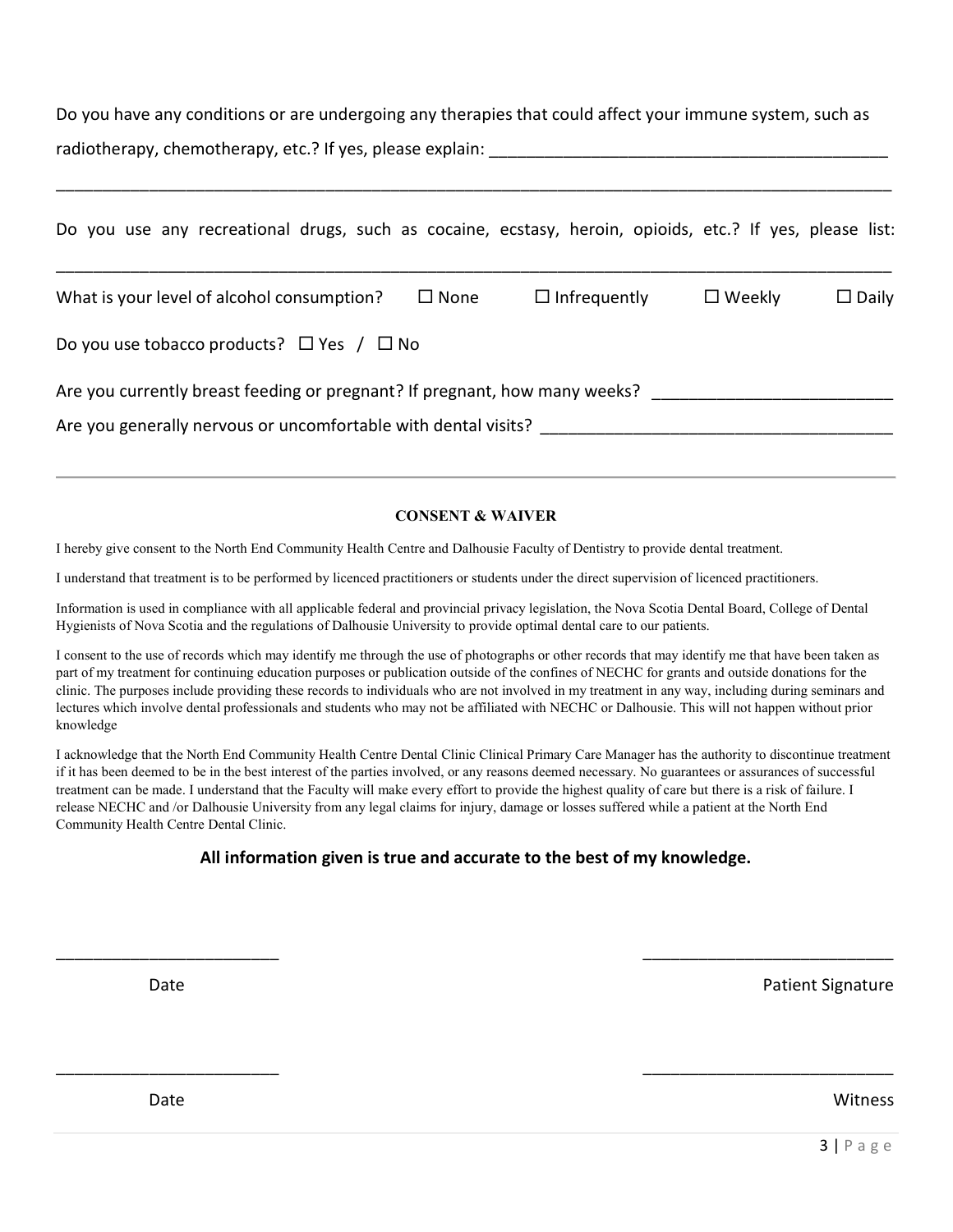| Date / Codes<br>Progress Notes<br>Faculty<br>Include tooth # & surfaces<br>(student print and sign entry) | <b>Progress Notes</b> | Chart<br>No. |  |  |  |  |
|-----------------------------------------------------------------------------------------------------------|-----------------------|--------------|--|--|--|--|
|                                                                                                           |                       |              |  |  |  |  |
|                                                                                                           |                       |              |  |  |  |  |
|                                                                                                           |                       |              |  |  |  |  |
|                                                                                                           |                       |              |  |  |  |  |
|                                                                                                           |                       |              |  |  |  |  |
|                                                                                                           |                       |              |  |  |  |  |
|                                                                                                           |                       |              |  |  |  |  |
|                                                                                                           |                       |              |  |  |  |  |
|                                                                                                           |                       |              |  |  |  |  |
|                                                                                                           |                       |              |  |  |  |  |
|                                                                                                           |                       |              |  |  |  |  |
|                                                                                                           |                       |              |  |  |  |  |
|                                                                                                           |                       |              |  |  |  |  |
|                                                                                                           |                       |              |  |  |  |  |
|                                                                                                           |                       |              |  |  |  |  |
|                                                                                                           |                       |              |  |  |  |  |
|                                                                                                           |                       |              |  |  |  |  |
|                                                                                                           |                       |              |  |  |  |  |
|                                                                                                           |                       |              |  |  |  |  |
|                                                                                                           |                       |              |  |  |  |  |
|                                                                                                           |                       |              |  |  |  |  |
|                                                                                                           |                       |              |  |  |  |  |
|                                                                                                           |                       |              |  |  |  |  |
|                                                                                                           |                       |              |  |  |  |  |
|                                                                                                           |                       |              |  |  |  |  |
|                                                                                                           |                       |              |  |  |  |  |
|                                                                                                           |                       |              |  |  |  |  |
|                                                                                                           |                       |              |  |  |  |  |
|                                                                                                           |                       |              |  |  |  |  |
|                                                                                                           |                       |              |  |  |  |  |
|                                                                                                           |                       |              |  |  |  |  |